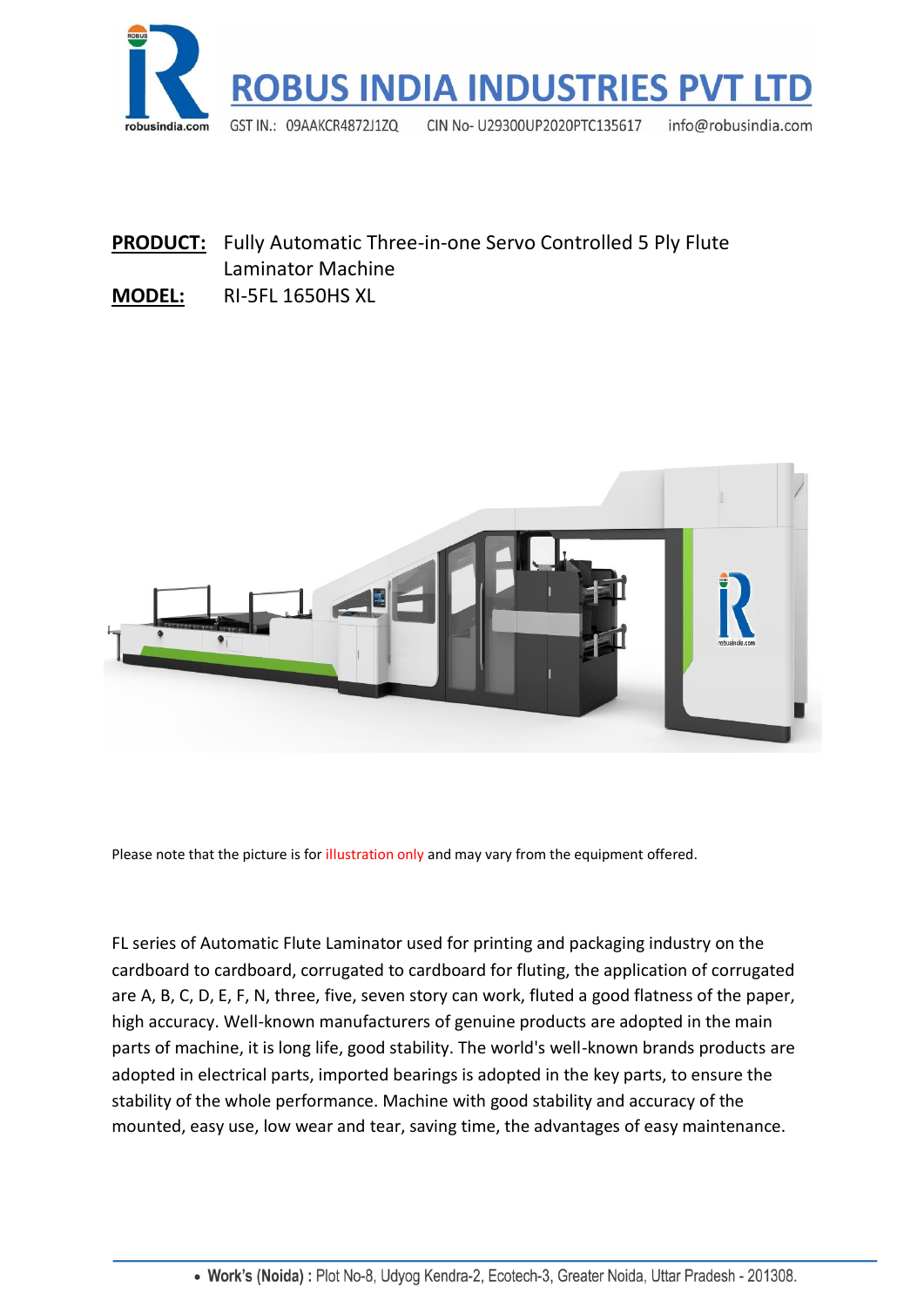

## **Introduction:**

- 1. Suitable for laminating of cardboard and corrugated cardboard in 150-600 GSM.
- 2. The vacuum suction-type feeding system can lead the paper accurately into the machine.
- 3. Using suction automatic feeding of bottom sheet, according to the main machine operating speed, continuous automatic tracking.
- 4. The machine operation is stable, surface paper with corrugated paper joint perfectly accurate.
- 5. Machine uses touchscreen/PLC/AC motor control system, the circuit system is stable, and can automatically display the failure alarm.
- 6. Automatic gluing system, and the glue can be used circulatory, avoid glue waste.
- 7. Measure rollers line-speed design scientifically, avoid glue fly out when the speed is high.
- 8. Cleaning type: Bottom roller is extruded by rubber roller to clean the bottom laminating pressure roller, ensure the cleaner on the reverse of the bottom paper, make glue etc. foreign matter after washing direct subside in tank. At the same time, adopting the gear and chain to control the lifting of tank, can take out the tank easily and convenient to wash.
- 9. The pressure conveyor adopts floating movable structure, total length 5m, equipped with 28 paper pressing rollers, make the cardboard uniform bearing strength in pressing process.
- 10. Counter designs scientifically, easy recording the amount you have been worked.
- 11. Small pressure table (optional). length 2.5m, big pressure table length 5m.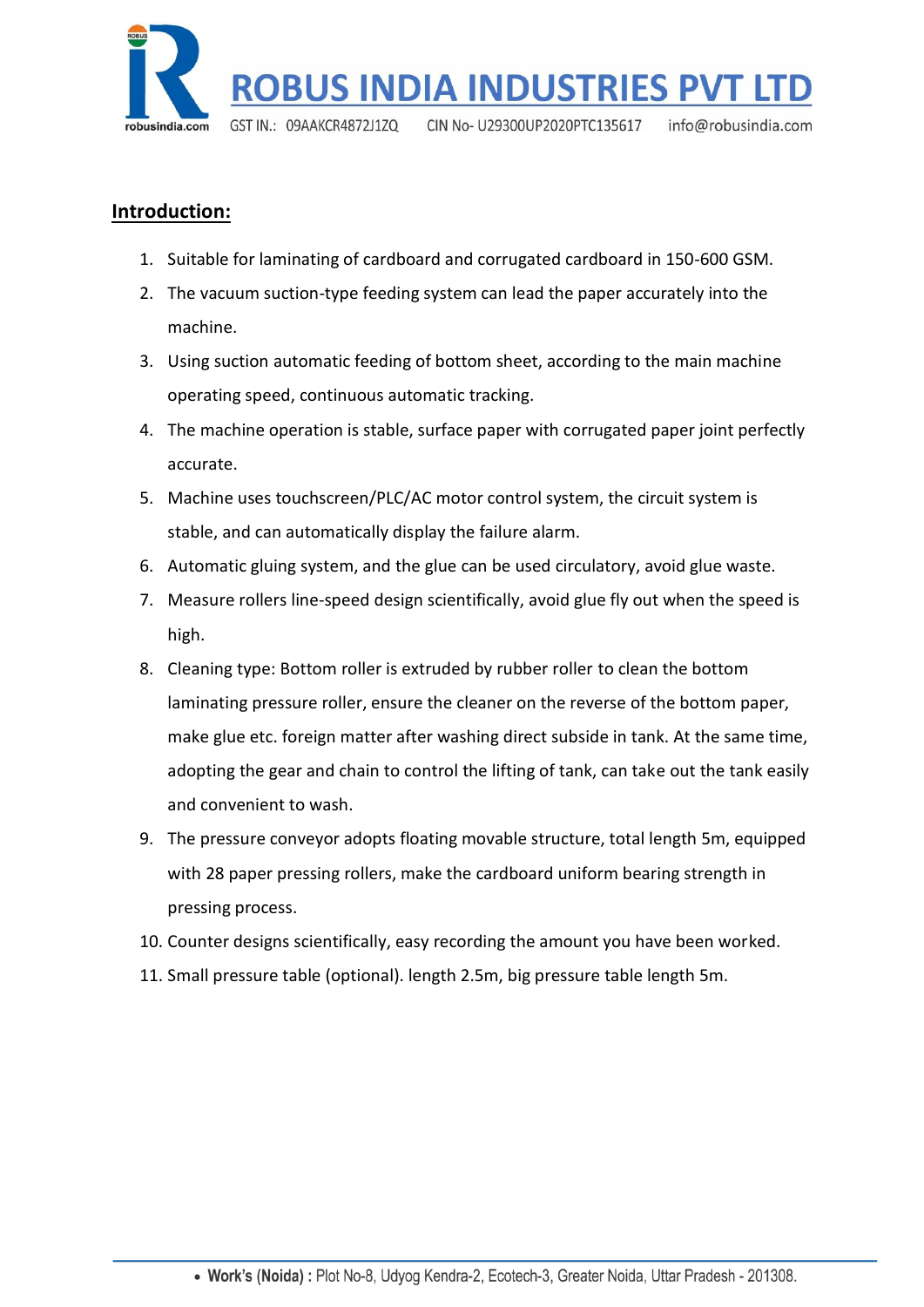. Work's (Noida): Plot No-8, Udyog Kendra-2, Ecotech-3, Greater Noida, Uttar Pradesh - 201308.

## **Unit Introduction:**

#### **Feeder System:**

High precision high speed feeder makes the feeding smooth. Strengthen type feeder device, the suction mouth angle can be adjustable, according to different kinds of paper. The Feeding device made in Taiwan ensures that the feeding of surface paper is smooth and accurate.

## **Surface Paper Transfer Section:**

Unique central gear made of wear-resistant PU rubber cooperating with conveying belt ensures stability and smoothness of conveying, which is adaptive for different sheets of different thickness without any abrasion for the printing surface.

# **Surface Paper Alignment System:**

Synchronous sheet pusher on time belt particularly designed ensures the stable and accurate conveying corrugated boards. It can be fine adjusted during the course of working.

## **Front Lay:**

Photoelectric Induction Contraposition Device: The relative servo position of both sides of the paper surface is independently compensated by the use of a plurality of photoelectric eyes and the relative advance of the bottom line.







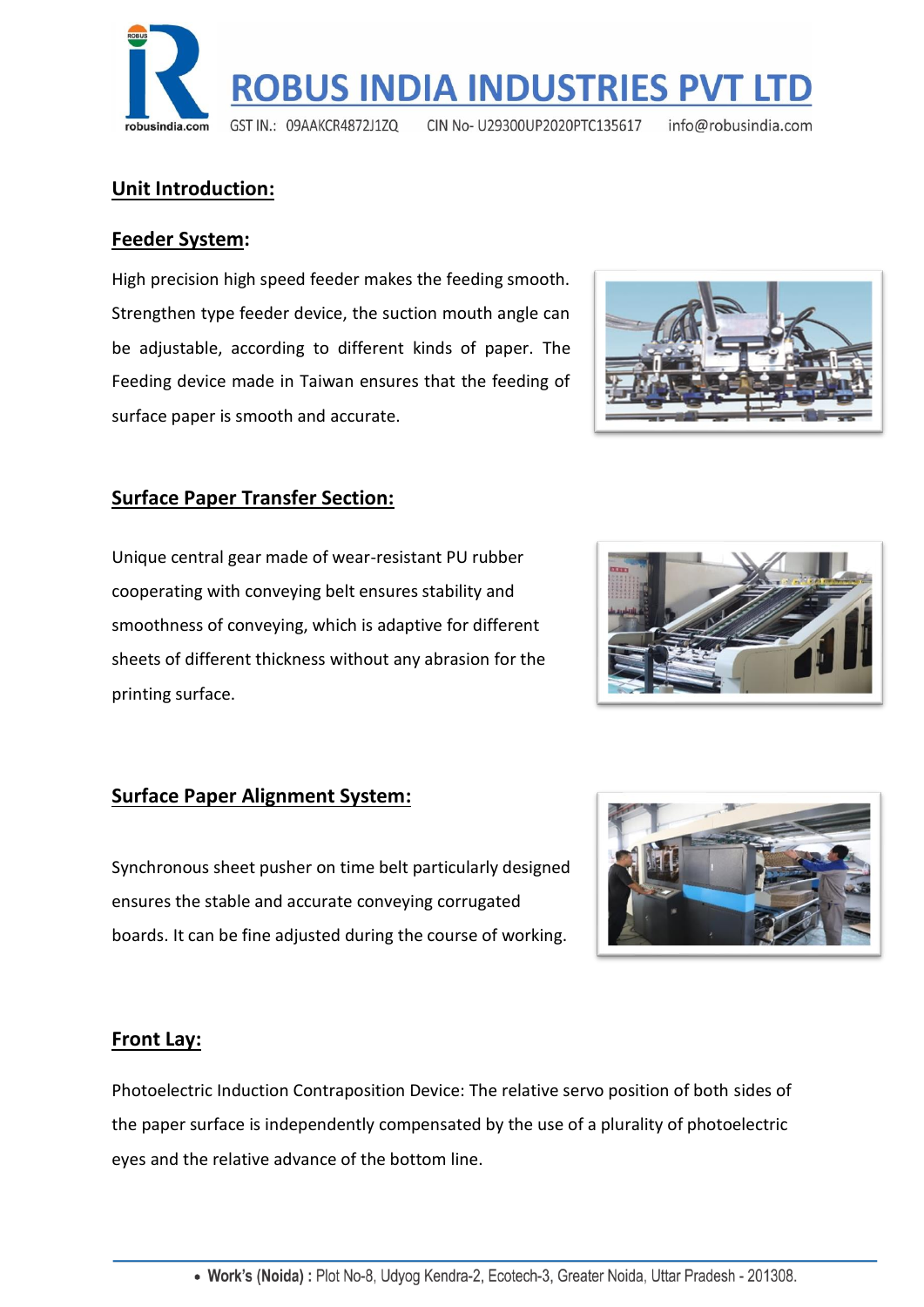

## **Bottom Paper Feeding Section:**

The bottom paper pressing device can improve the stability of the feeding of the corrugated plate, and the pressure can be adjusted according to the requirement. Good for corrugated board heavier than 300g/m2, and corrugated boards of A, B, C, D, E, F, N and three, five or seven layers. Also, with this modification we can run



**(2+2+1, 4+2+1, 3+2+2, 4+4+1)** 5 Ply, 7 Ply & 9 Ply paper combination but not committed.

#### **Machine Drive Mechanism:**

Imported wear-resistance timing belt, belt wheels cooperating with sheet pusher, adjustment system and alignment mechanism ensures a paste tolerance of  $\pm$  1.5mm and reduction of torn sheet. The whole machine is driven by synchronous belt, so that the transmission accuracy of the equipment is more stable and the sound is similar to ensure the stability of the whole machine, high efficiency, low failure.

#### **Adjustment System:**

Fine regulator completely manufactured in Japan is adopted, which actualizes the adjustment of pasting tolerance during the course of working with high speed, thus improving the working efficiency. Electrical Control Part All the electrical power adopted the world-famous brands, steady and durable, frequency speed governing, lower noise.

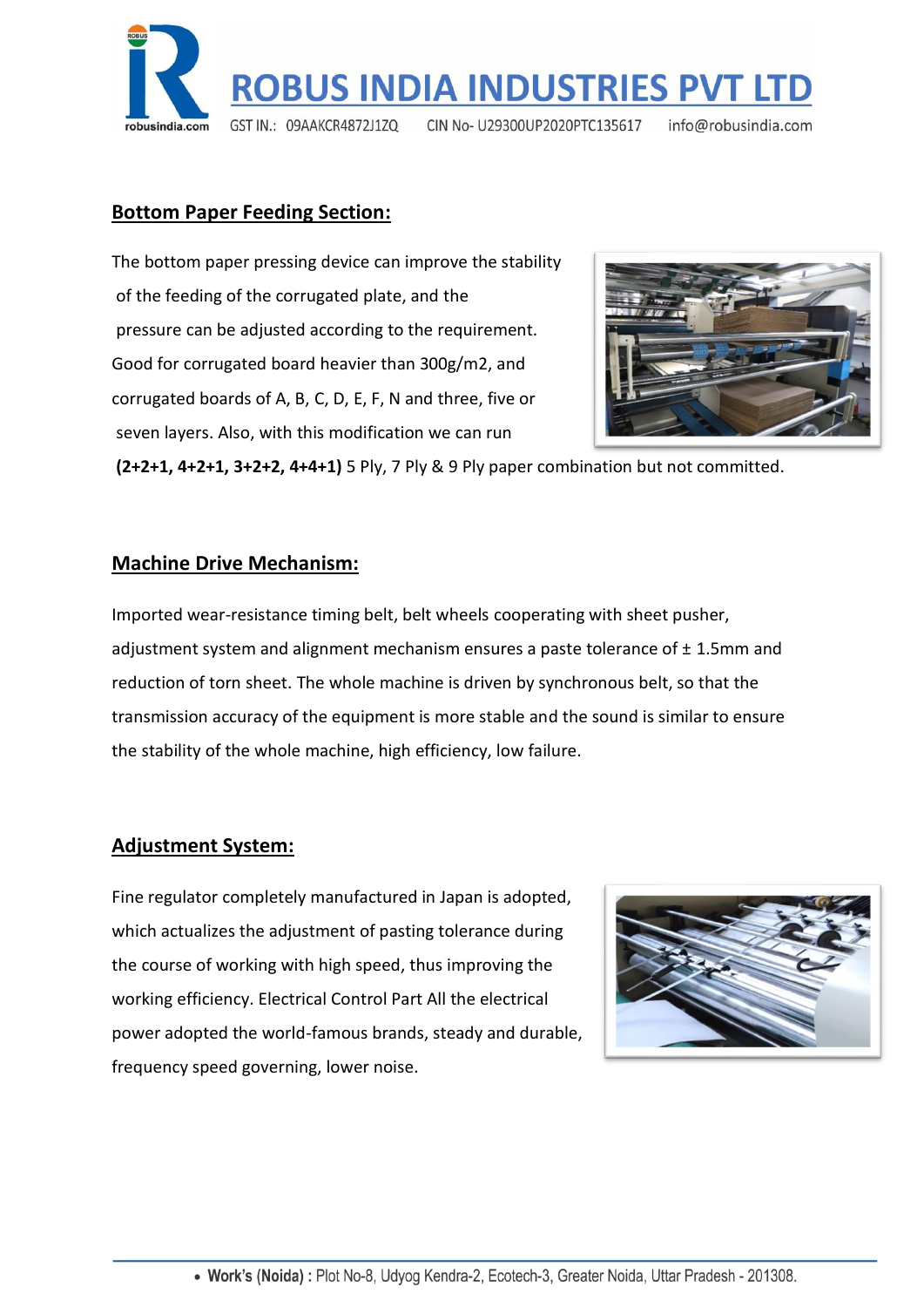

## **Gluing Section:**

Automatic adding glue system detects by electrically operated fluid controller and adds glue automatically during the course of pasting. The thickness of glue is adjustable according to paper. Recycling system of glue avoids a waste of glue and swinging glue, and ensures accurate and tidy laminating. Unique applied anilox roller glues evenly, even suitable for cardboards and cardboards.



## **Electric Control Panel:**

All the electrical power adopted the world-renowned brands, steady and durable, frequency speed governing, lower noise and energy conservation. Man-Machine interface and PLC combination, warning, detection, fault, abnormal situation information displayed on the screen.

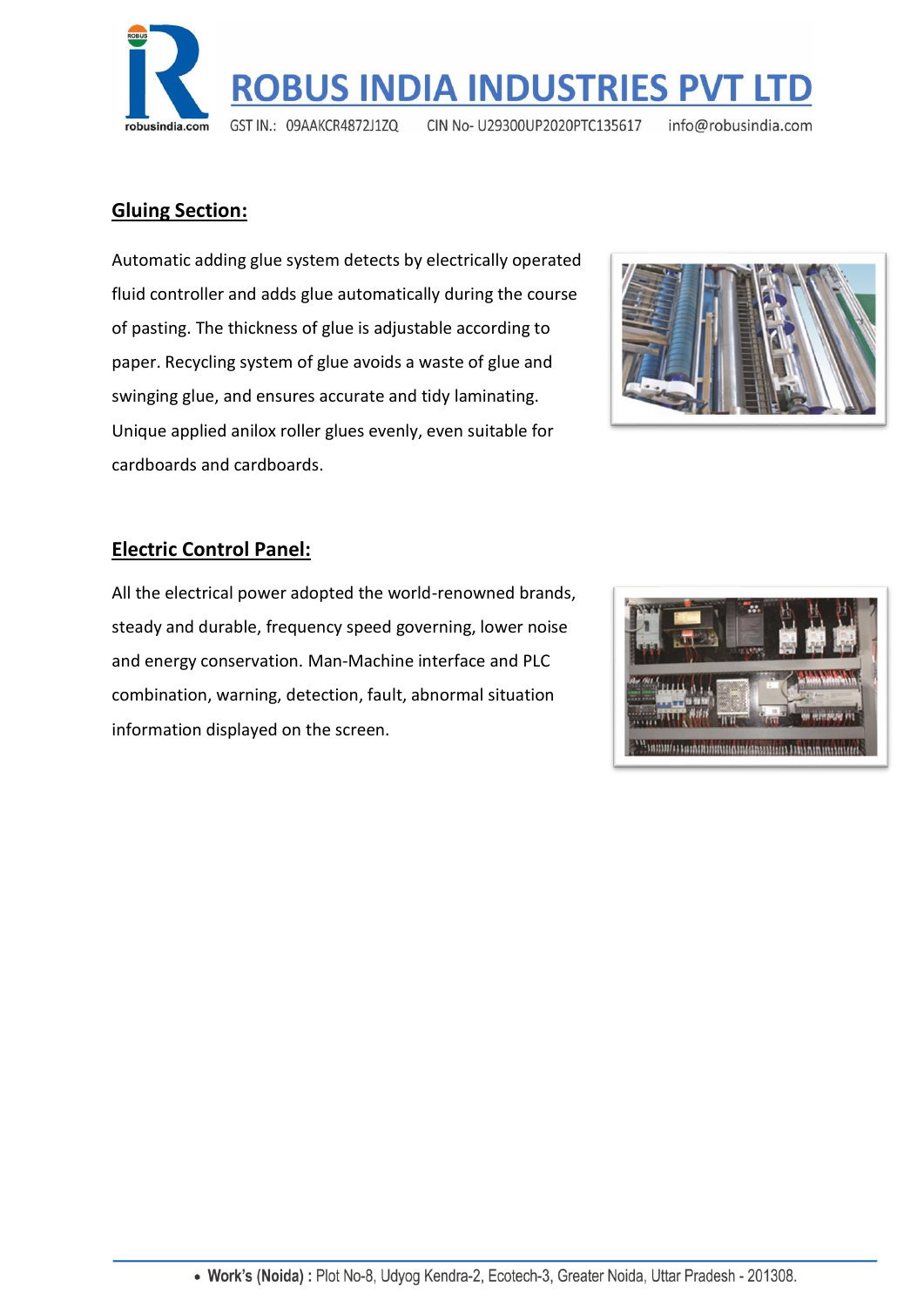

# **Machine Components List:**

| Main Motor                 | HEBEI 5.5 kw/6 hp          |
|----------------------------|----------------------------|
| Servo Motor                | <b>SHENZHEN INNONVANCE</b> |
| Air Pump                   | <b>JIANGSU</b>             |
| Solenoid Valve             | <b>GUANGZHOU</b>           |
| High Pressure Air Blower   | <b>HENGLI-SHENGZHOU</b>    |
| Transmission               | <b>BJKM-BEIJING</b>        |
| <b>HMI</b>                 | Delta (Taiwan)             |
| Cog Belt                   | Taiwan                     |
| Suction Belt               | <b>Nitta JAPAN</b>         |
| The Host Chain             | <b>RENORD ITALY</b>        |
| <b>Main Bearings</b>       | <b>SKF SWITZERLAND</b>     |
| <b>Pressure Part Motor</b> | TAIWAN 0.75KW 1:100        |
| Sensors                    | RUIKE-TAIWAN               |
| <b>PLC</b>                 | Delta (Taiwan)             |
| Photoelectric Switch       | RUIKE-TAIWAN               |
| Contactor                  | <b>SCHNEIDER (French)</b>  |
| <b>Frequency Changer</b>   | Delta (Taiwan)             |
| <b>Transfer Press Belt</b> | Italy (Joint Venture)      |